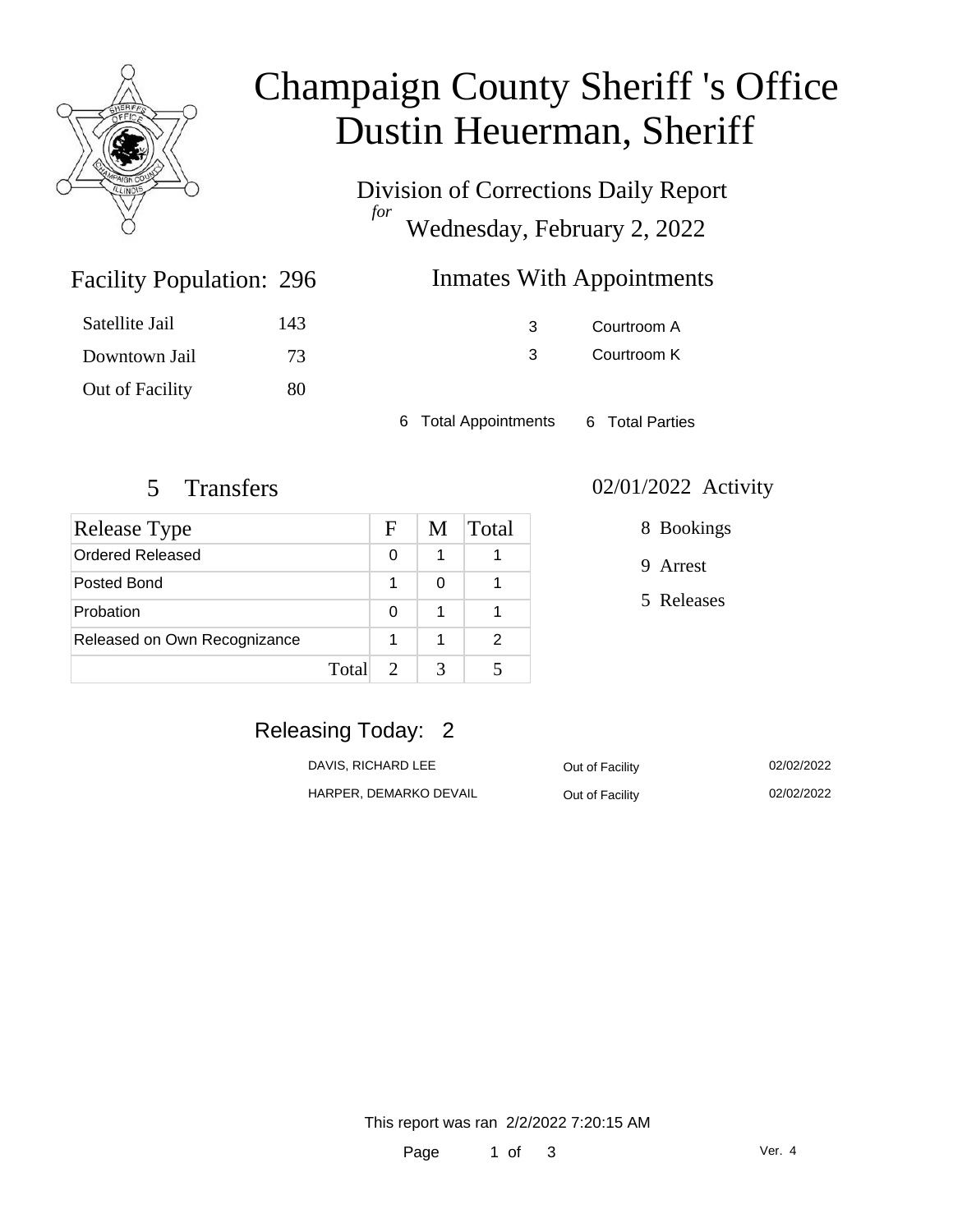

# Champaign County Sheriff 's Office Dustin Heuerman, Sheriff

Division of Corrections Daily Report *for* Wednesday, February 2, 2022

#### Custody Status Count

- Direct Criminal Contempt 1
- Electronic Home Dentention 16
	- Felony Arraignment 6
	- Felony Pre-Sentence 7
		- Felony Pre-Trial 213
	- Felony Pre-Trial DUI 4
	- Felony Sentenced CCSO 5
	- Felony Sentenced IDOC 32
		- Hold Sentenced IDOC 1
		- Misdemeanor Pre-Trial 5
			- Petition to Revoke 1
			- Remanded to DHS 4
	- Traffic Sentenced CCSO 1
		- Total 296

This report was ran 2/2/2022 7:20:15 AM